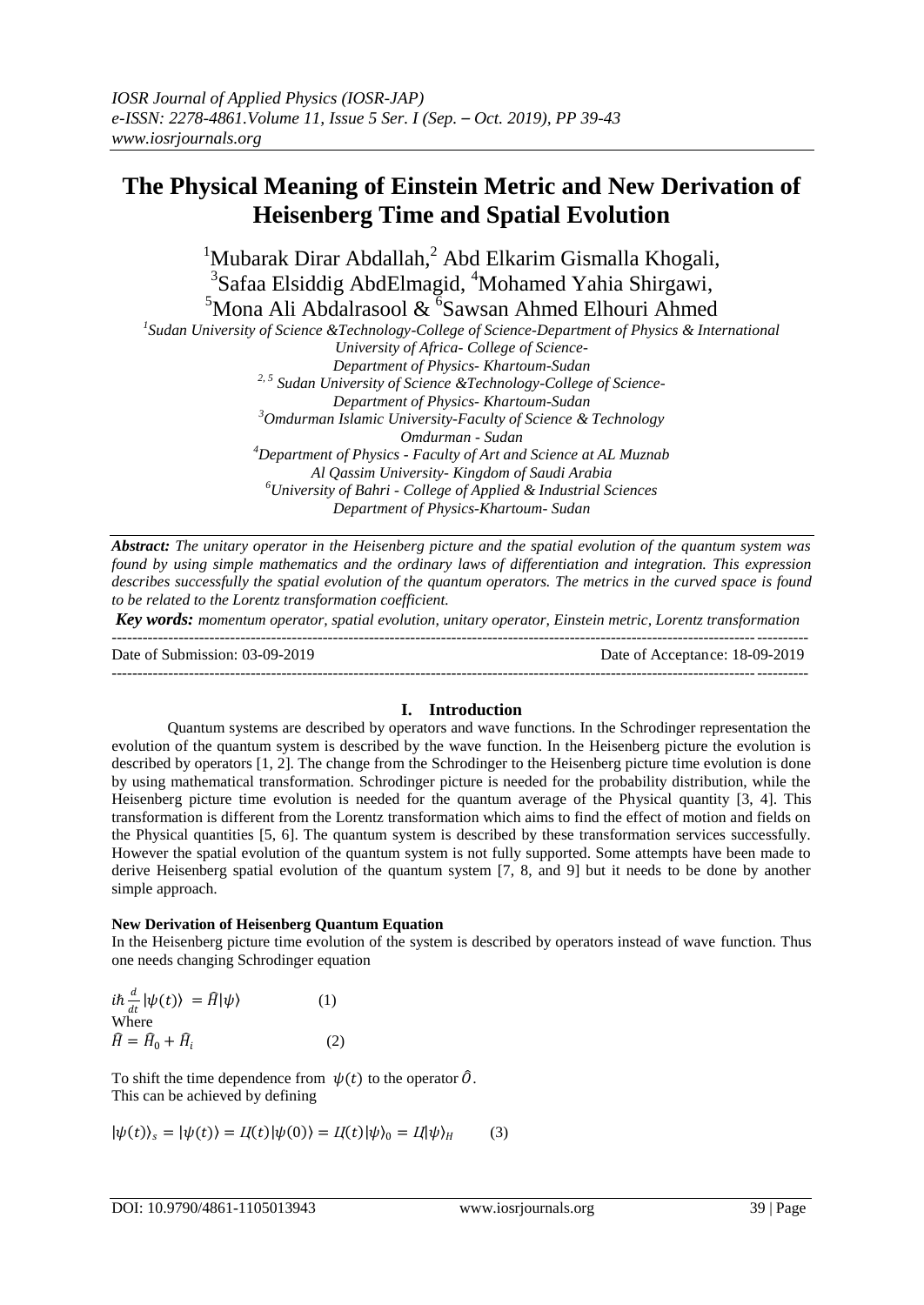Where the subscript s stand for Schrodinger picture, while H is stands for Heisenberg picture. Thus the wave function in Schrodinger and Heisenberg are related according to the above equation (3). It is clear that  $\psi_H$  is time dependent while  $\psi_s$  is time dependent. To find Heisenberg equation of motion one uses the fact that the expectation values in all representations are equal. This means that they are equal in both Heisenberg and Schrodinger picture, i.e.

$$
\langle \psi|_{H} \hat{O}_{H} |\psi\rangle_{H} = \langle \psi|_{s} \hat{O}_{s} |\psi\rangle_{s}
$$
 (4)

Where  $\hat{O}_H$  and  $\hat{O}_s$  stands for the operators in Heisenberg and Schrodinger picture. Using relation (4) in (3) yields

 $\langle \psi |_H \hat{O}_H | \psi \rangle_H = \langle \psi |_H \underline{H}^{-1} O_s \underline{H} | \psi \rangle_H$  (5)  $Thus$  $\hat{O}_H = L \Gamma^{-1} O_s L \tag{6}$ 

Equation (1) can be solved to get

$$
\int \frac{d|\psi\rangle}{d|\psi\rangle} = \int \frac{\hat{H}}{i\hbar} dt
$$
  
\n
$$
Lnd|\psi\rangle = -\frac{i}{\hbar} \int \hat{H} dt + c_0
$$
  
\n
$$
|\psi\rangle = c_1 e^{-\frac{i}{\hbar} \int \hat{H} dt} = e^{-\frac{i}{\hbar} \int \hat{H} dt} c_1
$$

But at  $t = 0$ 

 $|\psi(t)\rangle = |\psi(0)\rangle = |\psi\rangle_0 = c_1$ 

Thus

$$
|\psi\rangle = e^{-\frac{i}{\hbar}\int Hdt} |\psi\rangle_0 \qquad (7)
$$

Comparing this equation (7) with equation (3), yields

$$
II = e^{-\frac{i}{\hbar}\int H dt} = e^{-\frac{i}{\hbar}g}
$$
  
\n
$$
II^{-1} = e^{-\frac{i}{\hbar}g}
$$
 (8)  
\nWhere  
\n
$$
g = \int \frac{dg}{dt} dt = \int H dt
$$
  
\n
$$
\frac{dg}{dt} = H
$$
 (9)

This equation (9) together with equation (6) can be used to obtain the time evolution equation of the Heisenberg operator.

Therefore, ones get:

$$
\frac{d\theta_H}{dt} = \frac{d}{dt} \left[ I - \frac{1}{2} Q_s I \right] = \frac{d}{dt} \left[ e^{\frac{i}{\hbar} g} O e^{-\frac{i}{\hbar} g} \right]
$$
  
\n
$$
= \frac{i}{\hbar} \frac{dg}{dt} e^{\frac{ig}{\hbar}} O e^{-\frac{i}{\hbar} g} + e^{\frac{i}{\hbar} g} \frac{d\theta}{dt} e^{-\frac{i}{\hbar} g} - \frac{i}{\hbar} e^{\frac{ig}{\hbar}} O e^{-\frac{i}{\hbar} g} \frac{dg}{dt}
$$
  
\n
$$
\frac{i}{\hbar} \left[ H O_H - O_H H \right] + \left( \frac{dO_s}{dt} \right)_H
$$
  
\nOn other  
\n
$$
\left( \int \hat{H} dt \right) |\psi_0\rangle = \int i\hbar \frac{d}{dt} dt |\psi\rangle_0
$$
  
\n
$$
= i\hbar \int d|\psi\rangle_0 = i\hbar |\psi\rangle_0 \qquad (11)
$$
  
\nBut the same result (11) can be found if one proposes that  
\n
$$
\hat{H} = i\hbar \frac{d}{dt}
$$
  
\nTo be out of the integration sign to get  
\n
$$
\int \hat{B} \psi_0 d\psi = \int \hat{B} \psi_0 d\psi_0
$$

$$
\int \widehat{H} dt \, |\psi\rangle_0 = \widehat{H} \int dt \, |\psi\rangle_0 = i\hbar \frac{d}{dt} \int dt |\psi_0\rangle
$$

DOI: 10.9790/4861-1105013943 www.iosrjournals.org 40 | Page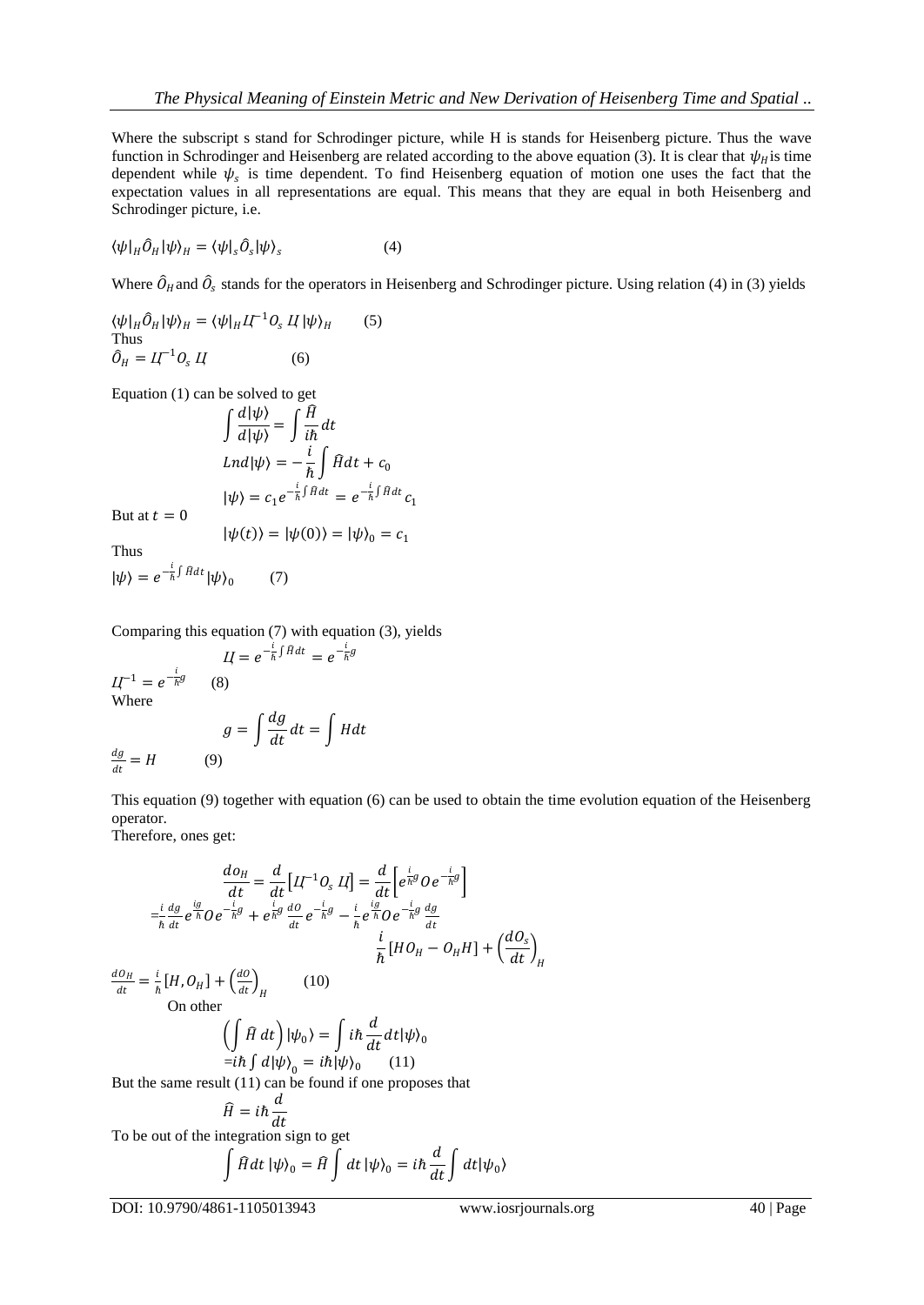$$
=i\hbar \frac{d}{dt}t|\psi\rangle_0 = i\hbar|\psi\rangle_0
$$
 (12)  
Thus comparing (11) and (12) yields  

$$
\int \hat{H} dt = \hat{H} \int dt = i\hbar
$$

$$
\hat{H}t = i\hbar
$$
 (13)

Thus from (8), (7) and (13) at  $|\psi\rangle = |\psi\rangle_0 t = 0$  $U_0 = U(t = 0) = e^{-\frac{i}{\hbar}\int H dt} e^0 = I$  (14)

### **New Derivation of Heisenberg Special Evolution**

In this work a new trend based on the unitary operator which is found using some simple mathematical techniques based on the ordinary differentiation and integration is used. The quantum average of the momentum operator in the Schrodinger and Heisenberg picture is also used. Acting on the wave function by the momentum operator

$$
\frac{\hbar}{i}\frac{d}{dx}|\psi(x)\rangle = \hat{P}|\psi(x)\rangle \qquad (15)
$$

The unitary operator is defined by

$$
|\psi(x)\rangle = |\psi(x)\rangle_s = I\{x\}|\psi(0)\rangle = I\{x\}|\psi\rangle_0 = I\{|\psi\rangle_0 = I\{|\psi\rangle_H \qquad (16)
$$

The quantum average of the operator O is equal in the Schrodinger and Heisenberg picture. Therefore

$$
\langle \psi |_H O_H | \psi \rangle_H = \langle \psi |_s O_s | \psi \rangle_s
$$
  

$$
\langle \psi |_H O_H | \psi \rangle_H = \langle \psi |_H I \hspace{-0.1cm} /^{-1} O_s I | \psi \rangle_H \hspace{0.5cm} (17)
$$

Hence the operator in the Heisenberg picture is given by

$$
O_H = I\Gamma^{-1}O_sI\tag{18}
$$

$$
\int \frac{d|\psi\rangle}{|\psi\rangle} = \frac{i}{\hbar} \int \frac{iP}{\hbar} dx
$$

$$
Ln|\psi\rangle = \frac{i}{\hbar} \int Pdx + C_2
$$

$$
|\psi\rangle = e^{\frac{i}{\hbar}\int Pdx}C_2 \tag{19}
$$
But at 
$$
x = 0 \qquad |\psi(x)\rangle = |\psi(0)\rangle = C_2 \tag{20}
$$

Thus equations (19) and (16) give

$$
|\psi\rangle = e^{\frac{i}{\hbar}\int P(x)dx} |\psi\rangle_0 = e^{\frac{i}{\hbar}f(x)} |\psi\rangle_0 = e^{\frac{i}{\hbar}f(x)} |\psi\rangle_H \qquad (21)
$$

Where

$$
f(x) = \int \frac{df}{dx} dx = \int P(x) dx
$$

Thus  $P=\frac{df}{dx}$ dx

$$
(22)
$$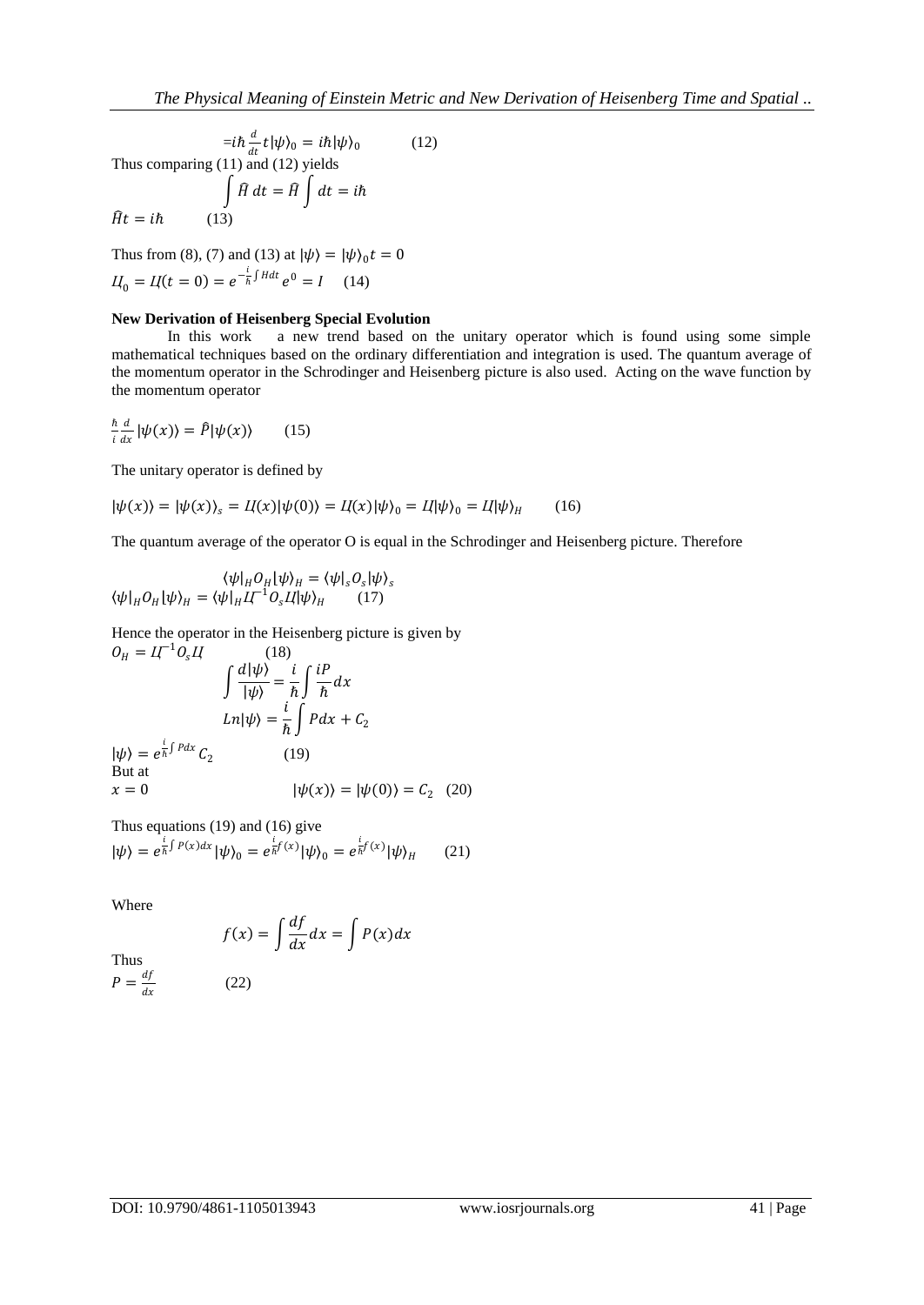Hence equations (2) and (7) can be compared to get

$$
II = e^{\frac{i}{\hbar}\int Pdx} = e^{\frac{i}{\hbar}f(x)} = e^{\frac{i}{\hbar}f} \qquad (23)
$$

Thus equation (4) is given by

$$
O_H = e^{-\frac{i}{\hbar}f(x)}O_s e^{\frac{i}{\hbar}f}
$$

The spatial evolution of the operator is therefore given by:

 $(24)$ 

$$
\frac{dO_H}{dx} = -\frac{i}{\hbar} \frac{df}{dx} e^{-\frac{i}{\hbar}f} O e^{\frac{i}{\hbar}f} + e^{-\frac{i}{\hbar}f} \frac{dO}{dx} e^{\frac{i}{\hbar}f} + \frac{i}{\hbar} e^{-\frac{i}{\hbar}f} O e^{\frac{i}{\hbar}f} \frac{df}{dx}
$$

$$
= -\frac{i}{\hbar} [PO_H - O_H P] + \left(\frac{dO}{dx}\right)_H
$$

$$
\frac{\hbar}{i} \frac{dO_H}{dx} = [O_H, P] + \left(\frac{dO}{dx}\right)_H (25)
$$

On the other hand

 $=e^{-\frac{i}{\hbar}f}$   $0e^{\frac{i}{\hbar}f}$ 

$$
\int Pdx |\psi\rangle_0 = \int \frac{\hbar}{i} \frac{d}{dx} dx |\psi\rangle_0
$$

$$
\int Pdx |\psi\rangle_0 = \int d |\psi\rangle_0 = \frac{\hbar}{i} |\psi\rangle_0 \quad (26)
$$

The same result can be obtained by suggesting that

$$
P = \frac{\hbar}{i} \frac{d}{dx}
$$

To be out of integration to get

$$
\int Pdx |\psi\rangle_0 = P \int dx |\psi\rangle_0 = \frac{\hbar}{i} \frac{d}{dx}(x) |\psi\rangle_0 = \frac{\hbar}{i} |\psi\rangle_0
$$

Thus

$$
\int Pdx = P \int dx = \frac{\hbar}{i} (27)
$$
  
From (9), when  

$$
|\psi\rangle = |\psi\rangle_0 x = 0
$$

$$
I\!I \ (x = 0) = I\!I_0 = e^{\frac{i}{\hbar}\int P dx} = e^0 = I \ (28)
$$

#### **Special and General Relativistic Meaning of the Matrix**

The Proper length or proper time I a relativistic space-time takes the general form

$$
c^2 d\tau^2 = -g_{\mu\nu} dx^{\mu} dx^{\nu} = -g'_{\mu\nu} dx^{\mu'} dx^{\nu'} \tag{29}
$$

Consider two space points in the frame  $s$  and  $s'$  that measured simultaneously. In this case

$$
dx^0=0 \qquad dx^{0'}=0
$$

Therefore  $g_{xx} dx^2 = g'_{xx} dx'^2$  (30)

An observer at *s* observe a rod which is at rest in *s'* moving with constant speed υ. So:

$$
g_{xx} = 1 \t g_{xx}^{'} = 1 - v^2/c^2(31)
$$

To get the ordinary length contraction relation

$$
dx=\sqrt{g_{xx}}dx'
$$

 $dx = \sqrt{1 - v^2/c^2} dx'$  (32) When s' moves with speed of light  $dt' = 0$   $\dot{x}' = c^2$  (33)